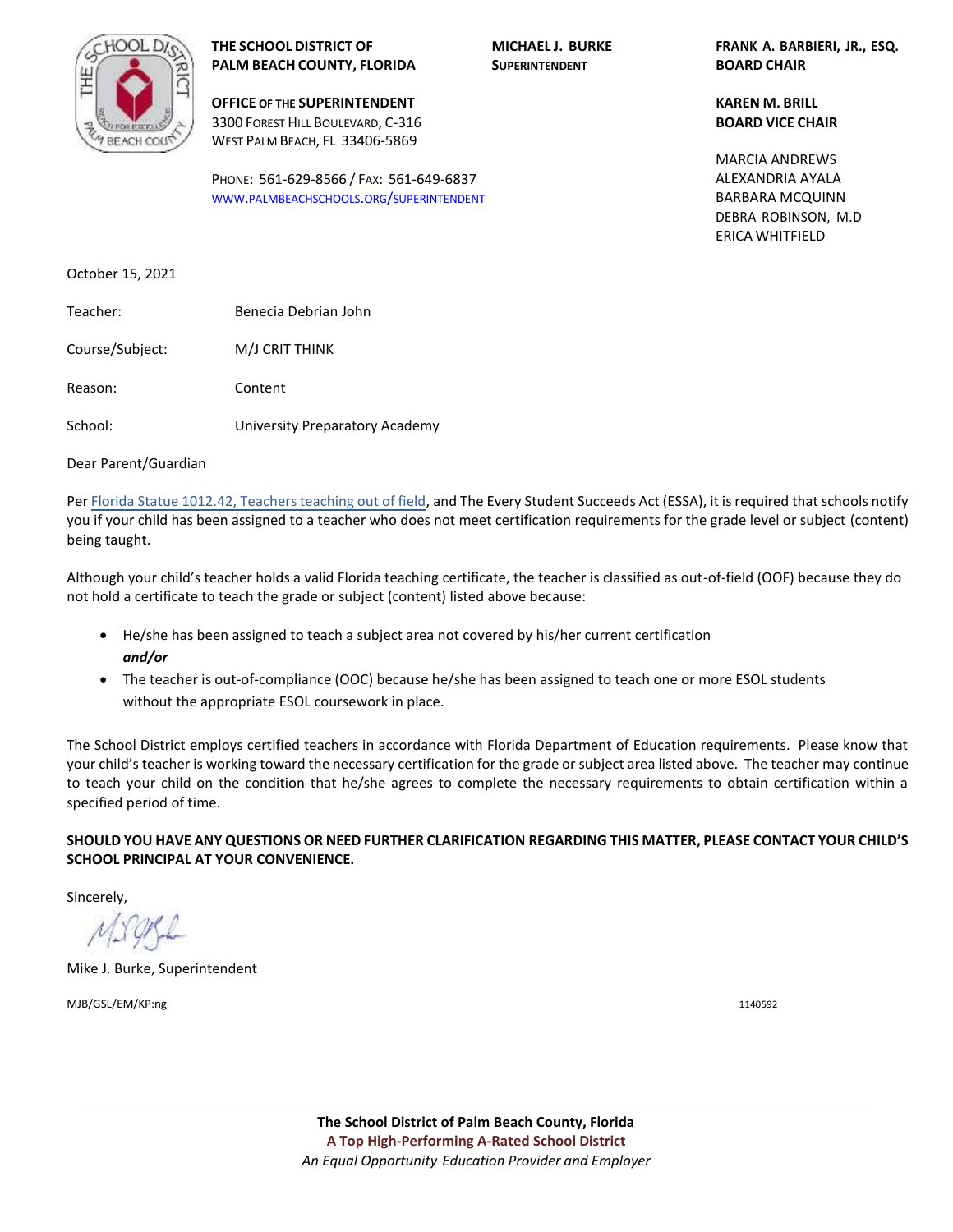

**OFFICE OF THE SUPERINTENDENT KAREN M. BRILL** 3300 FOREST HILL BOULEVARD, C-316 **BOARD VICE CHAIR** WEST PALM BEACH, FL 33406-5869

PHONE: 561-629-8566 / FAX: 561-649-6837 WWW.[PALMBEACHSCHOOLS](http://www.palmbeachschools.org/superintendent).ORG/SUPERINTENDENT

**THE SCHOOL DISTRICT OF MICHAEL J. BURKE FRANK A. BARBIERI, JR., ESQ.**

BARBARA MCQUINN DEBRA ROBINSON, M.D ERICA WHITFIELD MARCIA ANDREWS ALEXANDRIA AYALA

October 15, 2021

| Teacher:        | Benecia Debrian John |
|-----------------|----------------------|
| Course/Subject: | M/J GRADE 7 MATH     |
| Reason:         | Content              |

School: University Preparatory Academy

Dear Parent/Guardian

Per Florida Statue 1012.42, Teachers teaching out of field, and The Every Student Succeeds Act (ESSA), it is required that schools notify you if your child has been assigned to a teacher who does not meet certification requirements for the grade level or subject (content) being taught.

Although your child's teacher holds a valid Florida teaching certificate, the teacher is classified as out-of-field (OOF) because they do not hold a certificate to teach the grade or subject (content) listed above because:

- He/she has been assigned to teach a subject area not covered by his/her current certification *and/or*
- The teacher is out-of-compliance (OOC) because he/she has been assigned to teach one or more ESOL students without the appropriate ESOL coursework in place.

The School District employs certified teachers in accordance with Florida Department of Education requirements. Please know that your child's teacher is working toward the necessary certification for the grade or subject area listed above. The teacher may continue to teach your child on the condition that he/she agrees to complete the necessary requirements to obtain certification within a specified period of time.

**SHOULD YOU HAVE ANY QUESTIONS OR NEED FURTHER CLARIFICATION REGARDING THIS MATTER, PLEASE CONTACT YOUR CHILD'S SCHOOL PRINCIPAL AT YOUR CONVENIENCE.** 

Sincerely,

Mike J. Burke, Superintendent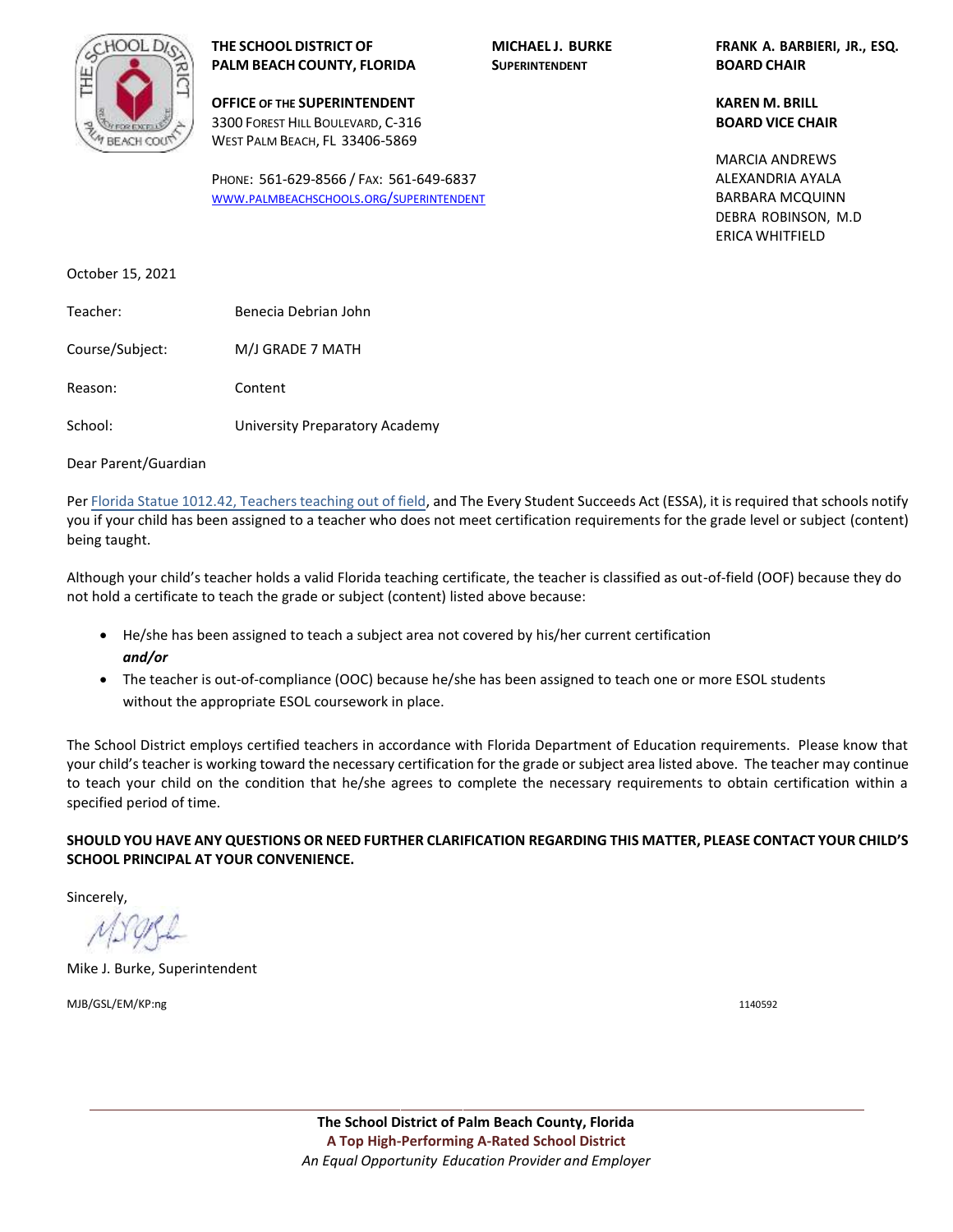

**OFFICE OF THE SUPERINTENDENT KAREN M. BRILL** 3300 FOREST HILL BOULEVARD, C-316 **BOARD VICE CHAIR** WEST PALM BEACH, FL 33406-5869

PHONE: 561-629-8566 / FAX: 561-649-6837 WWW.[PALMBEACHSCHOOLS](http://www.palmbeachschools.org/superintendent).ORG/SUPERINTENDENT

**THE SCHOOL DISTRICT OF MICHAEL J. BURKE FRANK A. BARBIERI, JR., ESQ.**

BARBARA MCQUINN DEBRA ROBINSON, M.D ERICA WHITFIELD MARCIA ANDREWS ALEXANDRIA AYALA

October 15, 2021

| Teacher:        | Benecia Debrian John           |
|-----------------|--------------------------------|
| Course/Subject: | M/J LANG ARTS 1                |
| Reason:         | Content                        |
| School:         | University Preparatory Academy |

Dear Parent/Guardian

Per Florida Statue 1012.42, Teachers teaching out of field, and The Every Student Succeeds Act (ESSA), it is required that schools notify you if your child has been assigned to a teacher who does not meet certification requirements for the grade level or subject (content) being taught.

Although your child's teacher holds a valid Florida teaching certificate, the teacher is classified as out-of-field (OOF) because they do not hold a certificate to teach the grade or subject (content) listed above because:

- He/she has been assigned to teach a subject area not covered by his/her current certification *and/or*
- The teacher is out-of-compliance (OOC) because he/she has been assigned to teach one or more ESOL students without the appropriate ESOL coursework in place.

The School District employs certified teachers in accordance with Florida Department of Education requirements. Please know that your child's teacher is working toward the necessary certification for the grade or subject area listed above. The teacher may continue to teach your child on the condition that he/she agrees to complete the necessary requirements to obtain certification within a specified period of time.

**SHOULD YOU HAVE ANY QUESTIONS OR NEED FURTHER CLARIFICATION REGARDING THIS MATTER, PLEASE CONTACT YOUR CHILD'S SCHOOL PRINCIPAL AT YOUR CONVENIENCE.** 

Sincerely,

Mike J. Burke, Superintendent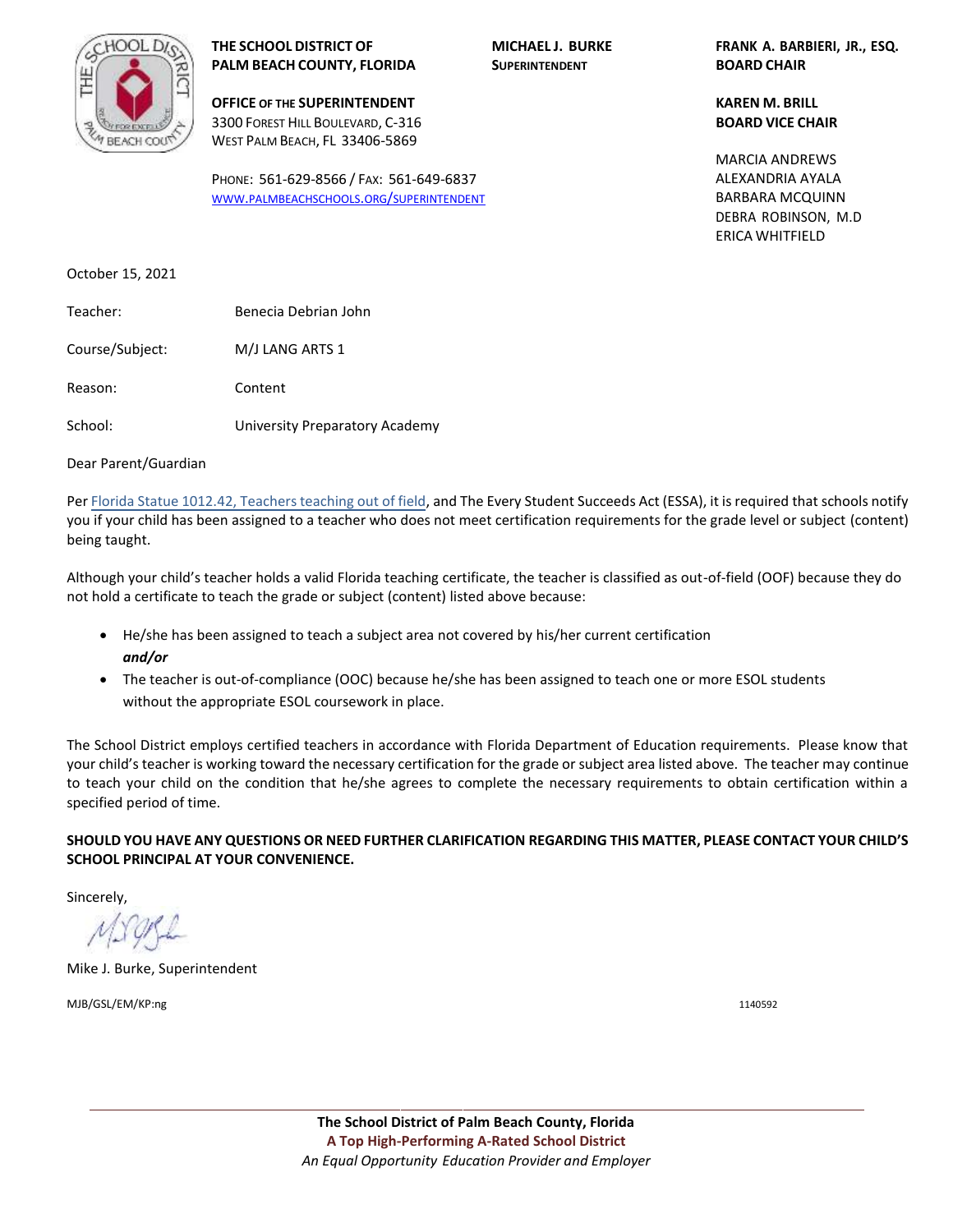

**OFFICE OF THE SUPERINTENDENT KAREN M. BRILL** 3300 FOREST HILL BOULEVARD, C-316 **BOARD VICE CHAIR** WEST PALM BEACH, FL 33406-5869

PHONE: 561-629-8566 / FAX: 561-649-6837 WWW.[PALMBEACHSCHOOLS](http://www.palmbeachschools.org/superintendent).ORG/SUPERINTENDENT

**THE SCHOOL DISTRICT OF MICHAEL J. BURKE FRANK A. BARBIERI, JR., ESQ.**

BARBARA MCQUINN DEBRA ROBINSON, M.D ERICA WHITFIELD MARCIA ANDREWS ALEXANDRIA AYALA

October 15, 2021

| Teacher:        | Chelsea Richardson             |
|-----------------|--------------------------------|
| Course/Subject: | LANG ARTS-04                   |
| Reason:         | ESOL                           |
| School:         | University Preparatory Academy |

Dear Parent/Guardian

Per Florida Statue 1012.42, Teachers teaching out of field, and The Every Student Succeeds Act (ESSA), it is required that schools notify you if your child has been assigned to a teacher who does not meet certification requirements for the grade level or subject (content) being taught.

Although your child's teacher holds a valid Florida teaching certificate, the teacher is classified as out-of-field (OOF) because they do not hold a certificate to teach the grade or subject (content) listed above because:

- He/she has been assigned to teach a subject area not covered by his/her current certification *and/or*
- The teacher is out-of-compliance (OOC) because he/she has been assigned to teach one or more ESOL students without the appropriate ESOL coursework in place.

The School District employs certified teachers in accordance with Florida Department of Education requirements. Please know that your child's teacher is working toward the necessary certification for the grade or subject area listed above. The teacher may continue to teach your child on the condition that he/she agrees to complete the necessary requirements to obtain certification within a specified period of time.

**SHOULD YOU HAVE ANY QUESTIONS OR NEED FURTHER CLARIFICATION REGARDING THIS MATTER, PLEASE CONTACT YOUR CHILD'S SCHOOL PRINCIPAL AT YOUR CONVENIENCE.** 

Sincerely,

Mike J. Burke, Superintendent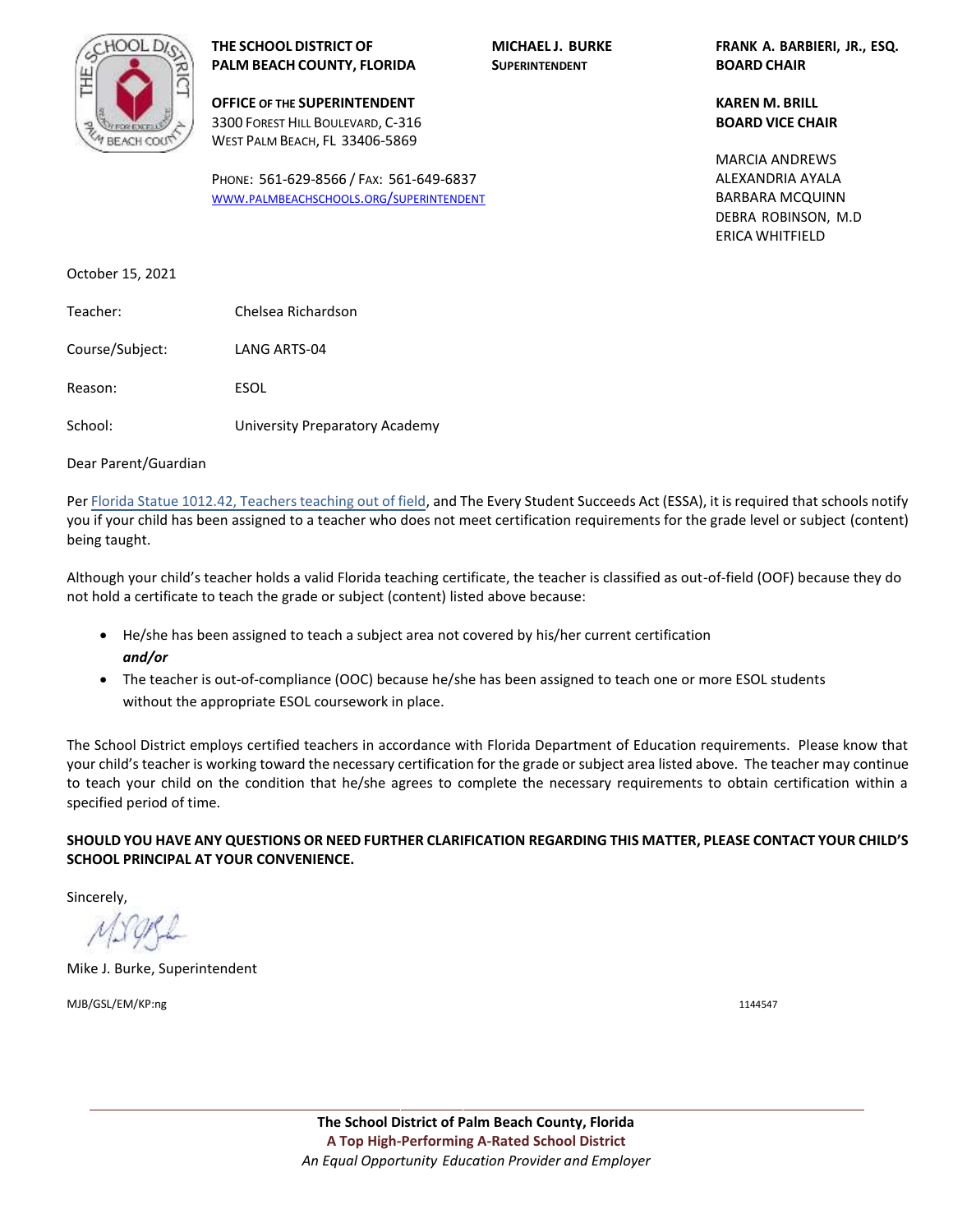

**OFFICE OF THE SUPERINTENDENT KAREN M. BRILL** 3300 FOREST HILL BOULEVARD, C-316 **BOARD VICE CHAIR** WEST PALM BEACH, FL 33406-5869

PHONE: 561-629-8566 / FAX: 561-649-6837 WWW.[PALMBEACHSCHOOLS](http://www.palmbeachschools.org/superintendent).ORG/SUPERINTENDENT

**THE SCHOOL DISTRICT OF MICHAEL J. BURKE FRANK A. BARBIERI, JR., ESQ.**

BARBARA MCQUINN DEBRA ROBINSON, M.D ERICA WHITFIELD MARCIA ANDREWS ALEXANDRIA AYALA

October 15, 2021

| Teacher:        | Elizabeth Marie Crowley        |
|-----------------|--------------------------------|
| Course/Subject: | LANG ARTS-01                   |
| Reason:         | ESOL                           |
| School:         | University Preparatory Academy |

Dear Parent/Guardian

Per Florida Statue 1012.42, Teachers teaching out of field, and The Every Student Succeeds Act (ESSA), it is required that schools notify you if your child has been assigned to a teacher who does not meet certification requirements for the grade level or subject (content) being taught.

Although your child's teacher holds a valid Florida teaching certificate, the teacher is classified as out-of-field (OOF) because they do not hold a certificate to teach the grade or subject (content) listed above because:

- He/she has been assigned to teach a subject area not covered by his/her current certification *and/or*
- The teacher is out-of-compliance (OOC) because he/she has been assigned to teach one or more ESOL students without the appropriate ESOL coursework in place.

The School District employs certified teachers in accordance with Florida Department of Education requirements. Please know that your child's teacher is working toward the necessary certification for the grade or subject area listed above. The teacher may continue to teach your child on the condition that he/she agrees to complete the necessary requirements to obtain certification within a specified period of time.

**SHOULD YOU HAVE ANY QUESTIONS OR NEED FURTHER CLARIFICATION REGARDING THIS MATTER, PLEASE CONTACT YOUR CHILD'S SCHOOL PRINCIPAL AT YOUR CONVENIENCE.** 

Sincerely,

Mike J. Burke, Superintendent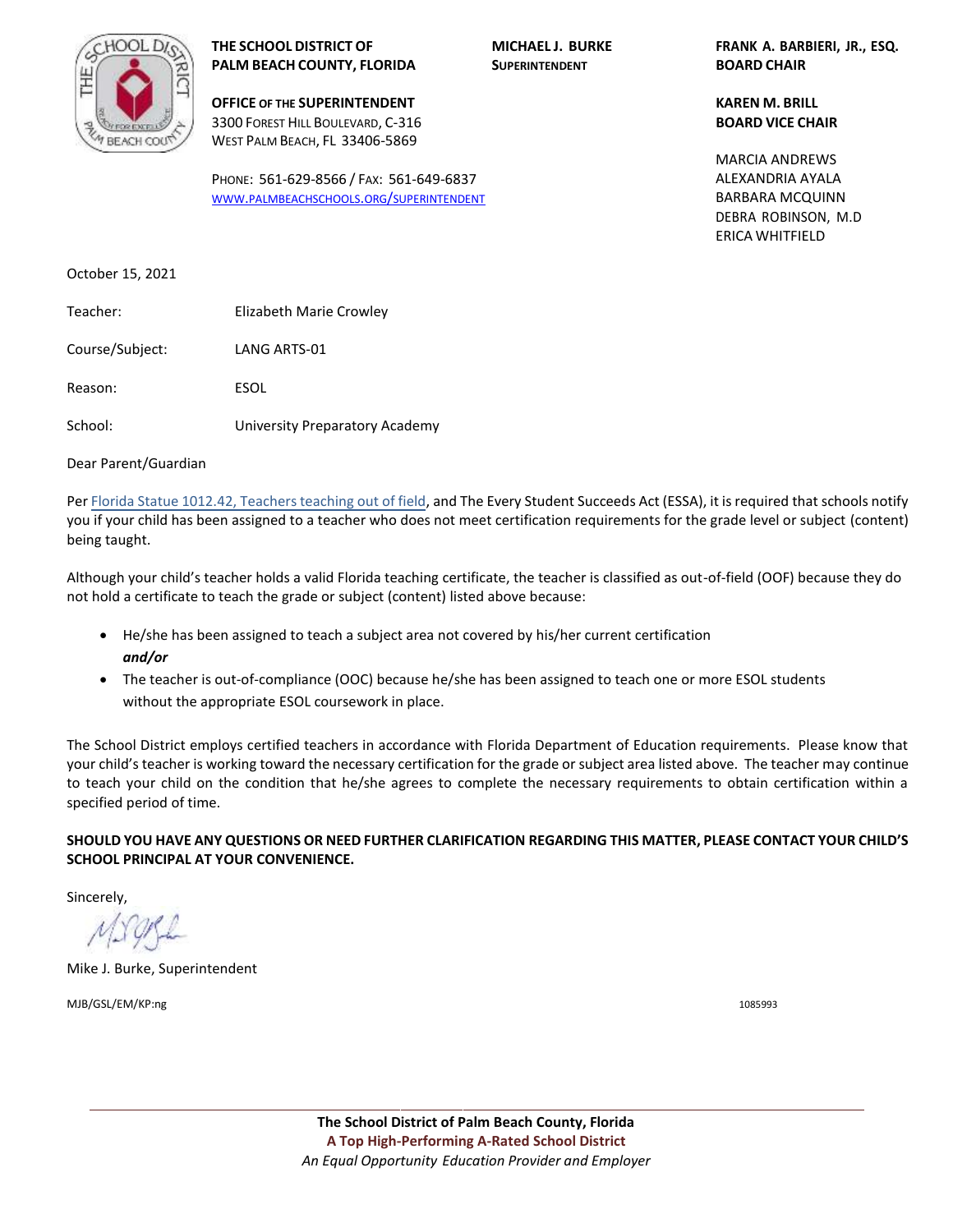

**THE SCHOOL DISTRICT OF MICHAEL J. BURKE FRANK A. BARBIERI, JR., ESQ. PALM BEACH COUNTY, FLORIDA SUPERINTENDENT BOARD CHAIR**

**OFFICE OF THE SUPERINTENDENT KAREN M. BRILL** 3300 FOREST HILL BOULEVARD, C-316 **BOARD VICE CHAIR** WEST PALM BEACH, FL 33406-5869

PHONE: 561-629-8566 / FAX: 561-649-6837 WWW.[PALMBEACHSCHOOLS](http://www.palmbeachschools.org/superintendent).ORG/SUPERINTENDENT

BARBARA MCQUINN DEBRA ROBINSON, M.D ERICA WHITFIELD MARCIA ANDREWS ALEXANDRIA AYALA

October 15, 2021

| Teacher:        | Keneitha LaShea Monroe         |
|-----------------|--------------------------------|
| Course/Subject: | MATH GR 3                      |
| Reason:         | Content                        |
| School:         | University Preparatory Academy |

Dear Parent/Guardian

Per Florida Statue 1012.42, Teachers teaching out of field, and The Every Student Succeeds Act (ESSA), it is required that schools notify you if your child has been assigned to a teacher who does not meet certification requirements for the grade level or subject (content) being taught.

Although your child's teacher holds a valid Florida teaching certificate, the teacher is classified as out-of-field (OOF) because they do not hold a certificate to teach the grade or subject (content) listed above because:

- He/she has been assigned to teach a subject area not covered by his/her current certification *and/or*
- The teacher is out-of-compliance (OOC) because he/she has been assigned to teach one or more ESOL students without the appropriate ESOL coursework in place.

The School District employs certified teachers in accordance with Florida Department of Education requirements. Please know that your child's teacher is working toward the necessary certification for the grade or subject area listed above. The teacher may continue to teach your child on the condition that he/she agrees to complete the necessary requirements to obtain certification within a specified period of time.

**SHOULD YOU HAVE ANY QUESTIONS OR NEED FURTHER CLARIFICATION REGARDING THIS MATTER, PLEASE CONTACT YOUR CHILD'S SCHOOL PRINCIPAL AT YOUR CONVENIENCE.** 

Sincerely,

Mike J. Burke, Superintendent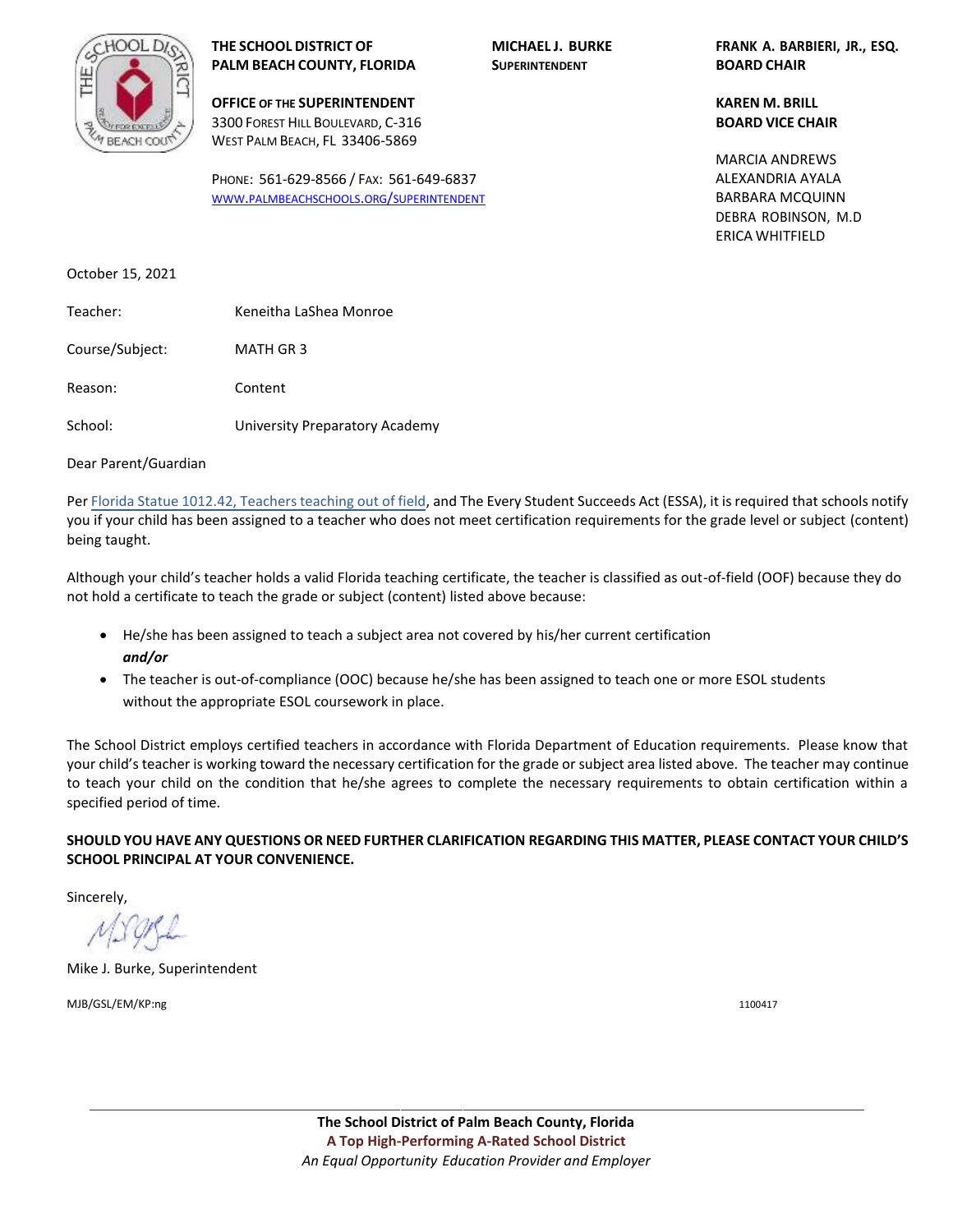

**OFFICE OF THE SUPERINTENDENT KAREN M. BRILL** 3300 FOREST HILL BOULEVARD, C-316 **BOARD VICE CHAIR** WEST PALM BEACH, FL 33406-5869

PHONE: 561-629-8566 / FAX: 561-649-6837 WWW.[PALMBEACHSCHOOLS](http://www.palmbeachschools.org/superintendent).ORG/SUPERINTENDENT

**THE SCHOOL DISTRICT OF MICHAEL J. BURKE FRANK A. BARBIERI, JR., ESQ.**

BARBARA MCQUINN DEBRA ROBINSON, M.D ERICA WHITFIELD MARCIA ANDREWS ALEXANDRIA AYALA

October 15, 2021

| Teacher:        | Keneitha LaShea Monroe         |
|-----------------|--------------------------------|
| Course/Subject: | <b>SCIENCE GR3</b>             |
| Reason:         | Content                        |
| School:         | University Preparatory Academy |

Dear Parent/Guardian:

Per Florida Statue 1012.42, Teachers teaching out of field, and The Every Student Succeeds Act (ESSA), it is required that schools notify you if your child has been assigned to a teacher who does not meet certification requirements for the grade level or subject (content) being taught.

Although your child's teacher holds a valid Florida teaching certificate, the teacher is classified as out-of-field (OOF) because they do not hold a certificate to teach the grade or subject (content) listed above because:

- He/she has been assigned to teach a subject area not covered by his/her current certification *and/or*
- The teacher is out-of-compliance (OOC) because he/she has been assigned to teach one or more ESOL students without the appropriate ESOL coursework in place.

The School District employs certified teachers in accordance with Florida Department of Education requirements. Please know that your child's teacher is working toward the necessary certification for the grade or subject area listed above. The teacher may continue to teach your child on the condition that he/she agrees to complete the necessary requirements to obtain certification within a specified period of time.

**SHOULD YOU HAVE ANY QUESTIONS OR NEED FURTHER CLARIFICATION REGARDING THIS MATTER, PLEASE CONTACT YOUR CHILD'S SCHOOL PRINCIPAL AT YOUR CONVENIENCE.** 

Sincerely,

Mike J. Burke, Superintendent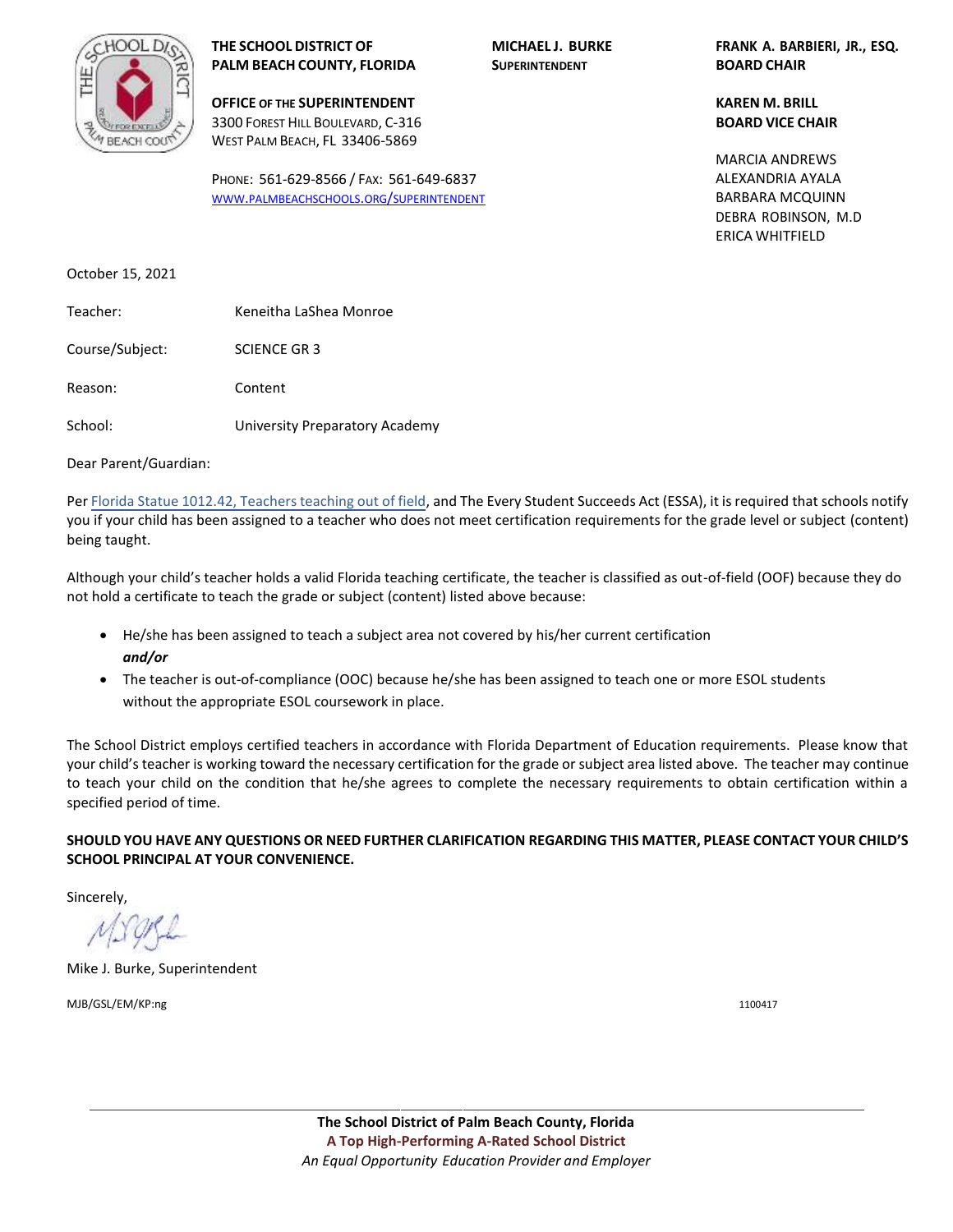

**THE SCHOOL DISTRICT OF MICHAEL J. BURKE FRANK A. BARBIERI, JR., ESQ. PALM BEACH COUNTY, FLORIDA SUPERINTENDENT BOARD CHAIR**

**OFFICE OF THE SUPERINTENDENT KAREN M. BRILL** 3300 FOREST HILL BOULEVARD, C-316 **BOARD VICE CHAIR** WEST PALM BEACH, FL 33406-5869

PHONE: 561-629-8566 / FAX: 561-649-6837 WWW.[PALMBEACHSCHOOLS](http://www.palmbeachschools.org/superintendent).ORG/SUPERINTENDENT

BARBARA MCQUINN DEBRA ROBINSON, M.D ERICA WHITFIELD MARCIA ANDREWS ALEXANDRIA AYALA

October 15, 2021

| Teacher:        | Keneitha LaShea Monroe         |
|-----------------|--------------------------------|
| Course/Subject: | SOC STUDIES GR 3               |
| Reason:         | Content                        |
| School:         | University Preparatory Academy |

Dear Parent/Guardian:

Per Florida Statue 1012.42, Teachers teaching out of field, and The Every Student Succeeds Act (ESSA), it is required that schools notify you if your child has been assigned to a teacher who does not meet certification requirements for the grade level or subject (content) being taught.

Although your child's teacher holds a valid Florida teaching certificate, the teacher is classified as out-of-field (OOF) because they do not hold a certificate to teach the grade or subject (content) listed above because:

- He/she has been assigned to teach a subject area not covered by his/her current certification *and/or*
- The teacher is out-of-compliance (OOC) because he/she has been assigned to teach one or more ESOL students without the appropriate ESOL coursework in place.

The School District employs certified teachers in accordance with Florida Department of Education requirements. Please know that your child's teacher is working toward the necessary certification for the grade or subject area listed above. The teacher may continue to teach your child on the condition that he/she agrees to complete the necessary requirements to obtain certification within a specified period of time.

**SHOULD YOU HAVE ANY QUESTIONS OR NEED FURTHER CLARIFICATION REGARDING THIS MATTER, PLEASE CONTACT YOUR CHILD'S SCHOOL PRINCIPAL AT YOUR CONVENIENCE.** 

Sincerely,

Mike J. Burke, Superintendent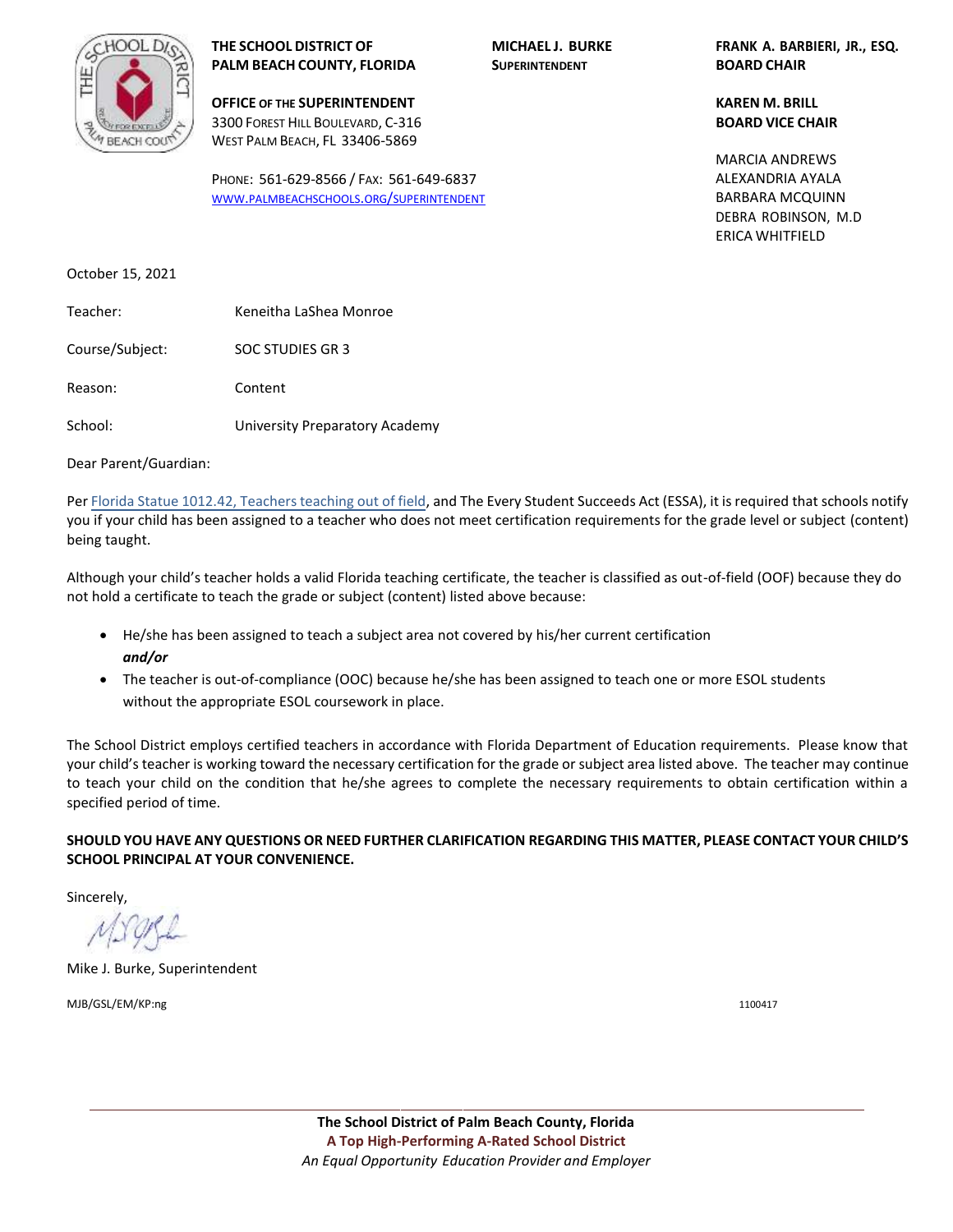

**OFFICE OF THE SUPERINTENDENT KAREN M. BRILL** 3300 FOREST HILL BOULEVARD, C-316 **BOARD VICE CHAIR** WEST PALM BEACH, FL 33406-5869

PHONE: 561-629-8566 / FAX: 561-649-6837 WWW.[PALMBEACHSCHOOLS](http://www.palmbeachschools.org/superintendent).ORG/SUPERINTENDENT

**THE SCHOOL DISTRICT OF MICHAEL J. BURKE FRANK A. BARBIERI, JR., ESQ.**

BARBARA MCQUINN DEBRA ROBINSON, M.D ERICA WHITFIELD MARCIA ANDREWS ALEXANDRIA AYALA

October 15, 2021

Teacher: Sophia Ceptus Course/Subject: LANG ARTS-02 Reason: Content School: University Preparatory Academy

Dear Parent/Guardian:

Per Florida Statue 1012.42, Teachers teaching out of field, and The Every Student Succeeds Act (ESSA), it is required that schools notify you if your child has been assigned to a teacher who does not meet certification requirements for the grade level or subject (content) being taught.

Although your child's teacher holds a valid Florida teaching certificate, the teacher is classified as out-of-field (OOF) because they do not hold a certificate to teach the grade or subject (content) listed above because:

- He/she has been assigned to teach a subject area not covered by his/her current certification *and/or*
- The teacher is out-of-compliance (OOC) because he/she has been assigned to teach one or more ESOL students without the appropriate ESOL coursework in place.

The School District employs certified teachers in accordance with Florida Department of Education requirements. Please know that your child's teacher is working toward the necessary certification for the grade or subject area listed above. The teacher may continue to teach your child on the condition that he/she agrees to complete the necessary requirements to obtain certification within a specified period of time.

**SHOULD YOU HAVE ANY QUESTIONS OR NEED FURTHER CLARIFICATION REGARDING THIS MATTER, PLEASE CONTACT YOUR CHILD'S SCHOOL PRINCIPAL AT YOUR CONVENIENCE.** 

Sincerely,

Mike J. Burke, Superintendent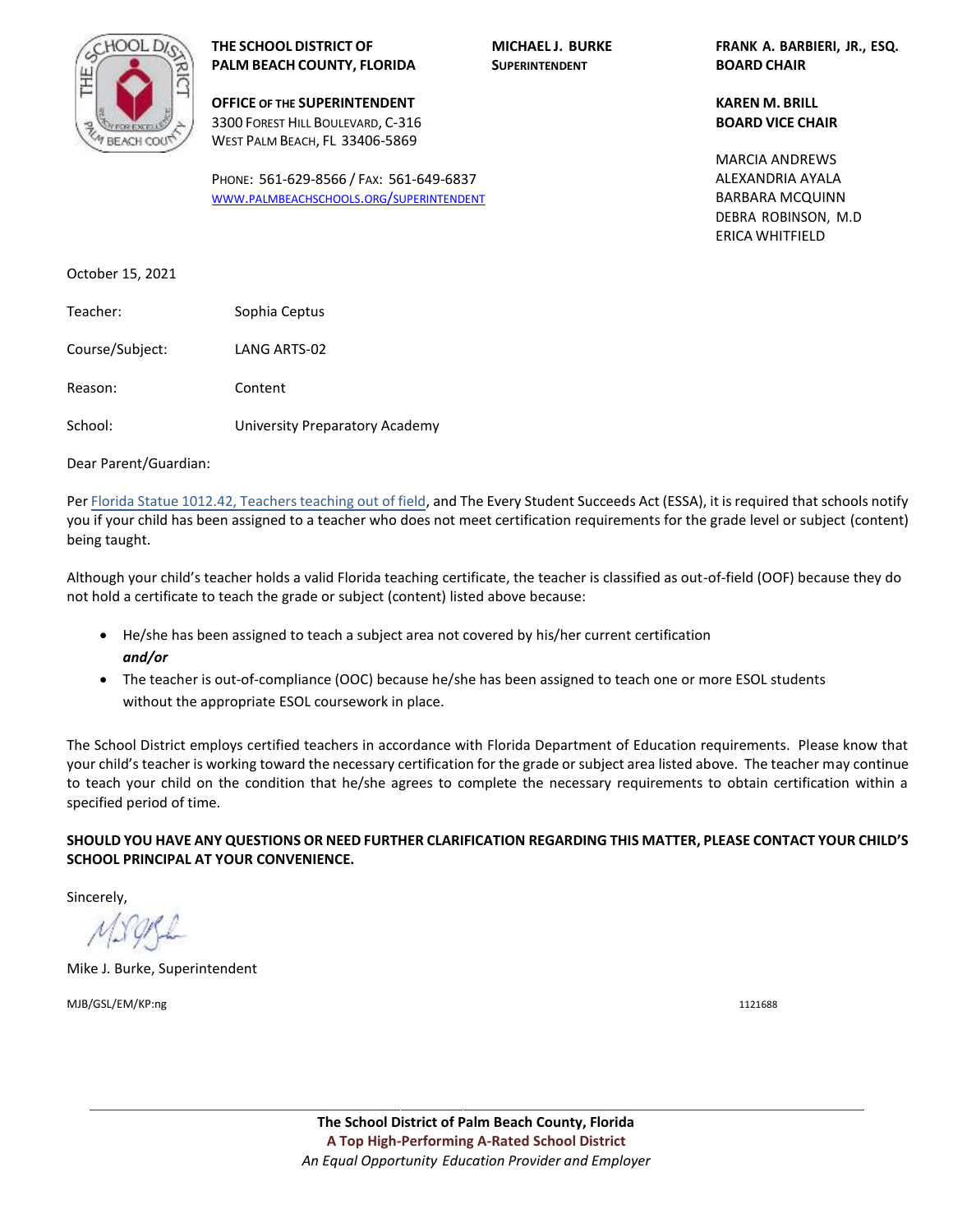

**OFFICE OF THE SUPERINTENDENT KAREN M. BRILL** 3300 FOREST HILL BOULEVARD, C-316 **BOARD VICE CHAIR** WEST PALM BEACH, FL 33406-5869

PHONE: 561-629-8566 / FAX: 561-649-6837 WWW.[PALMBEACHSCHOOLS](http://www.palmbeachschools.org/superintendent).ORG/SUPERINTENDENT

**THE SCHOOL DISTRICT OF MICHAEL J. BURKE FRANK A. BARBIERI, JR., ESQ.**

BARBARA MCQUINN DEBRA ROBINSON, M.D ERICA WHITFIELD MARCIA ANDREWS ALEXANDRIA AYALA

October 15, 2021

| Teacher:        | Sophia Ceptus                  |
|-----------------|--------------------------------|
| Course/Subject: | MATH GR 2                      |
| Reason:         | Content                        |
| School:         | University Preparatory Academy |

Dear Parent/Guardian:

Per Florida Statue 1012.42, Teachers teaching out of field, and The Every Student Succeeds Act (ESSA), it is required that schools notify you if your child has been assigned to a teacher who does not meet certification requirements for the grade level or subject (content) being taught.

Although your child's teacher holds a valid Florida teaching certificate, the teacher is classified as out-of-field (OOF) because they do not hold a certificate to teach the grade or subject (content) listed above because:

- He/she has been assigned to teach a subject area not covered by his/her current certification *and/or*
- The teacher is out-of-compliance (OOC) because he/she has been assigned to teach one or more ESOL students without the appropriate ESOL coursework in place.

The School District employs certified teachers in accordance with Florida Department of Education requirements. Please know that your child's teacher is working toward the necessary certification for the grade or subject area listed above. The teacher may continue to teach your child on the condition that he/she agrees to complete the necessary requirements to obtain certification within a specified period of time.

**SHOULD YOU HAVE ANY QUESTIONS OR NEED FURTHER CLARIFICATION REGARDING THIS MATTER, PLEASE CONTACT YOUR CHILD'S SCHOOL PRINCIPAL AT YOUR CONVENIENCE.** 

Sincerely,

Mike J. Burke, Superintendent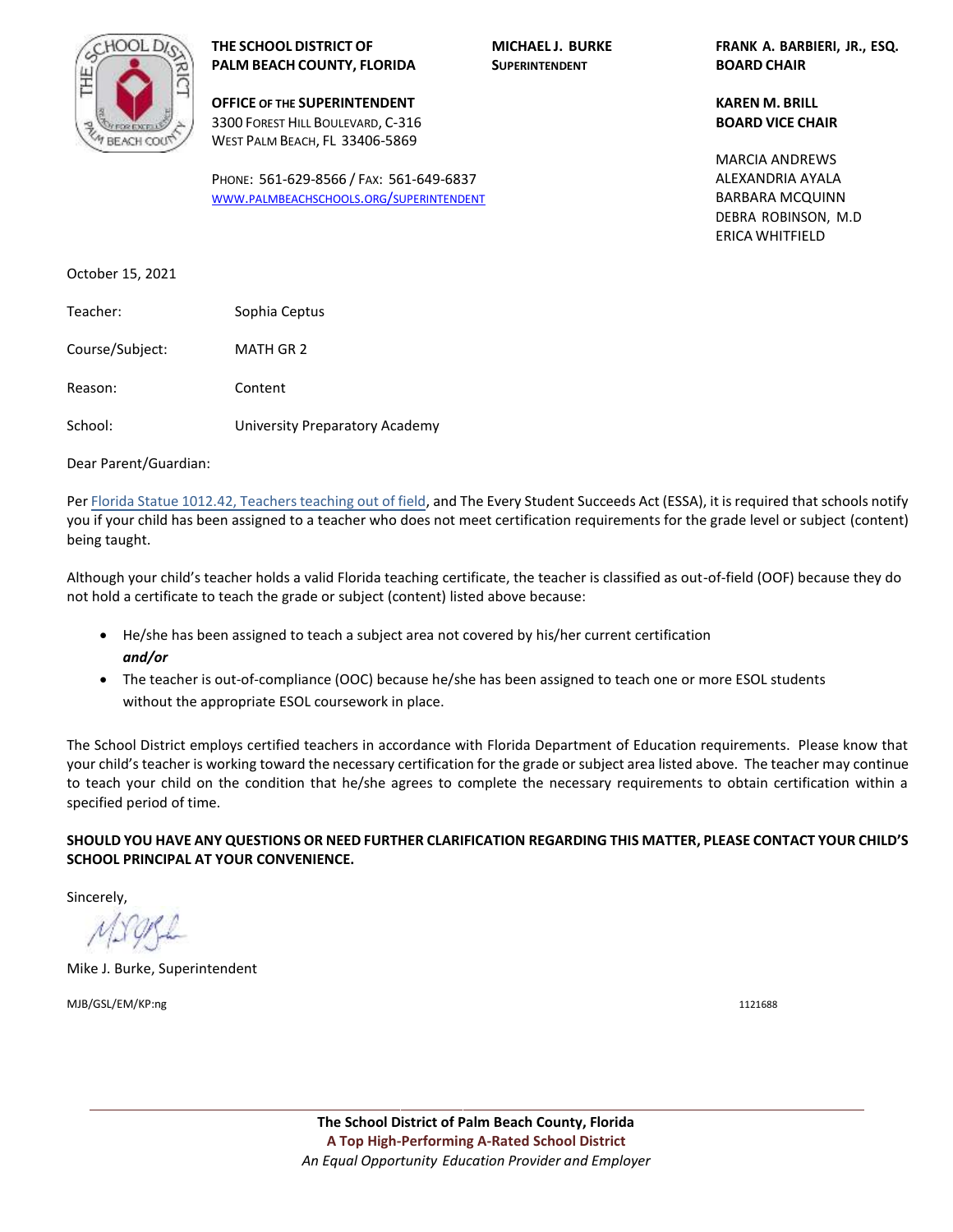

**OFFICE OF THE SUPERINTENDENT KAREN M. BRILL** 3300 FOREST HILL BOULEVARD, C-316 **BOARD VICE CHAIR** WEST PALM BEACH, FL 33406-5869

PHONE: 561-629-8566 / FAX: 561-649-6837 WWW.[PALMBEACHSCHOOLS](http://www.palmbeachschools.org/superintendent).ORG/SUPERINTENDENT

**THE SCHOOL DISTRICT OF MICHAEL J. BURKE FRANK A. BARBIERI, JR., ESQ.**

BARBARA MCQUINN DEBRA ROBINSON, M.D ERICA WHITFIELD MARCIA ANDREWS ALEXANDRIA AYALA

October 15, 2021

| Teacher:        | Sophia Ceptus                  |
|-----------------|--------------------------------|
| Course/Subject: | <b>SCIENCE GR 2</b>            |
| Reason:         | Content                        |
| School:         | University Preparatory Academy |

Dear Parent/Guardian:

Per Florida Statue 1012.42, Teachers teaching out of field, and The Every Student Succeeds Act (ESSA), it is required that schools notify you if your child has been assigned to a teacher who does not meet certification requirements for the grade level or subject (content) being taught.

Although your child's teacher holds a valid Florida teaching certificate, the teacher is classified as out-of-field (OOF) because they do not hold a certificate to teach the grade or subject (content) listed above because:

- He/she has been assigned to teach a subject area not covered by his/her current certification *and/or*
- The teacher is out-of-compliance (OOC) because he/she has been assigned to teach one or more ESOL students without the appropriate ESOL coursework in place.

The School District employs certified teachers in accordance with Florida Department of Education requirements. Please know that your child's teacher is working toward the necessary certification for the grade or subject area listed above. The teacher may continue to teach your child on the condition that he/she agrees to complete the necessary requirements to obtain certification within a specified period of time.

**SHOULD YOU HAVE ANY QUESTIONS OR NEED FURTHER CLARIFICATION REGARDING THIS MATTER, PLEASE CONTACT YOUR CHILD'S SCHOOL PRINCIPAL AT YOUR CONVENIENCE.** 

Sincerely,

Mike J. Burke, Superintendent